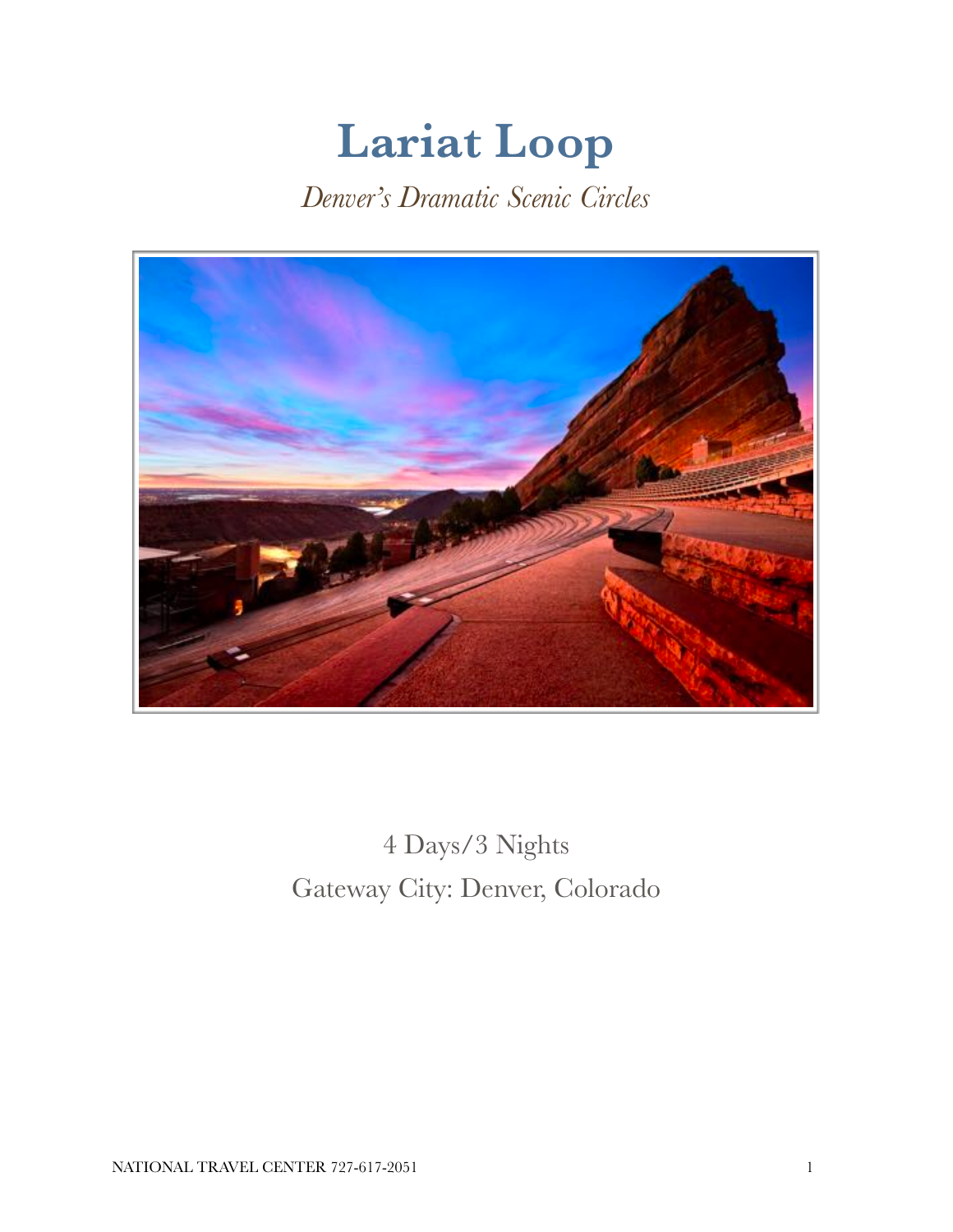

At the dawn of the age of motoring, long before I-70 was a glint in anyone's eye, Colorado's mountains beckoned travelers to get out into the rugged landscapes. People were eager to drive their new automobiles on winding roads with sharp curves and spectacular views. To attract these visitors, between 1915 and 1920, Denver developed a series of 24 parks and historic sites including the Red Rocks Amphitheater, Buffalo Bill's Grave, and the Buffalo Herd Overlook, that are all connected by "scenic circles" - drives that let motorists experience the mountains above the city. The 40-mile Lariat Loop Scenic and Historic Scenic Byway encompasses two of these scenic circles: the Lariat Loop Scenic Mountain Drive and the Bear Creek Canyon Scenic Mountain Drive. Taking its name from the Lariat Trail, the five-mile spectacular feat of engineering that travels from Golden to Lookout Mountain, the route, punctuated with drop-offs and viewpoints, gains 1,300 feet in just 4.3 miles. Lookout Mountain, the highest point at 7,379-feet, delivers sweeping views in every direction. To experience the heritage of the road in addition to the magnificent beauty, we've included places along the road that were there in the 1920s. Plus, we've added a drive in Clear Creek Canyon, a not to be missed adventure when you're in the area.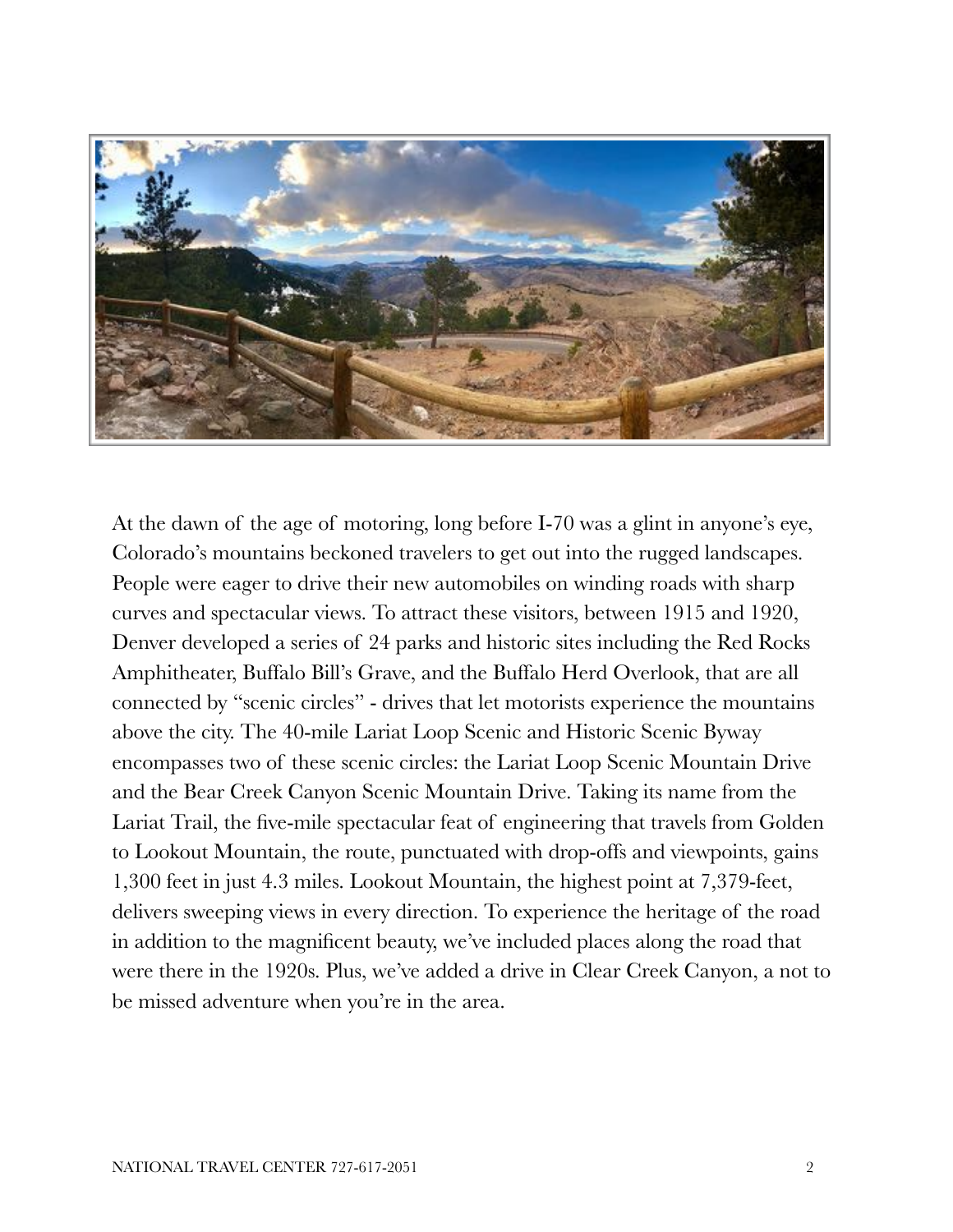# **Touring the Byway**

We recommend starting your journey in Denver, where you can climb to a mile high on the Capitol steps, stroll on the 16th Street Mall, visit the Denver Art Museum and the History Colorado Center, as well as enjoy LODO, the original historic district in Denver now hosting restaurants, shops and boutiques. Stay at the famous Brown Palace Hotel.

On Day Two, it's time to take a drive through Clear Creek Canyon on US 6 West of Golden. Stay on that route all the way to I-70 for a quick trip back to Golden or opt for the scenic route back. Stay in Golden at The Dove Inn. On Day Three, spend the day exploring locations on the Lariat Loop and in addition, everybody has to tour Coors Brewing Company. On Day Four, travel the rest of the Lariat Loop National Scenic Byway, through Evergreen and Morrison, ending at the stunning Red Rock Amphitheater. From there, we wish you safe passage if you're traveling another Colorado Scenic Byway or a safe and pleasant journey home.

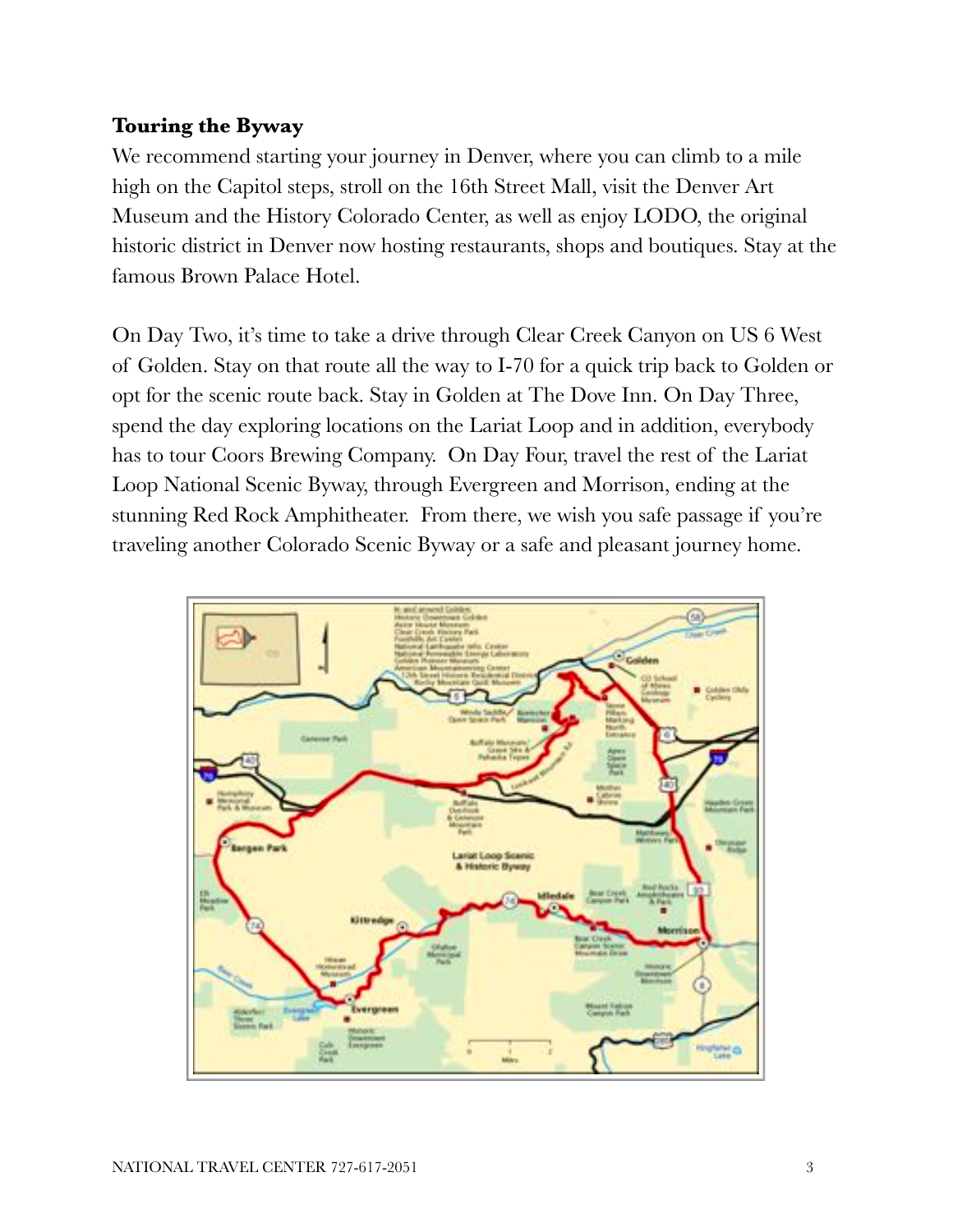## DAY ONE



#### **Denver**

Begun as a gamble when the first few flakes of gold were found in Cherry Creek, Denver was the stuff of legends in the Wild, Wild West, with Bat Masterson, the Unsinkable Molly Brown, gunslingers, gamblers, gold miners, saloons, cattlemen and western sheriffs, all competing for the action. Today, the Mile High City, gets its name from the brass cap positioned exactly one mile high on the state capitol steps. The city was so sure it would be a success that the Historical Society was founded in 1879. After winning the title of capital, a cattle exchange, banking and the energy industry combined to create a thriving economy. An incredible amount of early architecture still exists, because almost from the start, Denver was built for permanence. The best attractions are near each other in Civic Park, including the History Museum, Denver Museum of Art (yes it all stands up!), the US Mint, and Larimar Square. The Brown Palace Hotel is right there as well. LODO is filled with arts, entertainment, great restaurants and great buildings.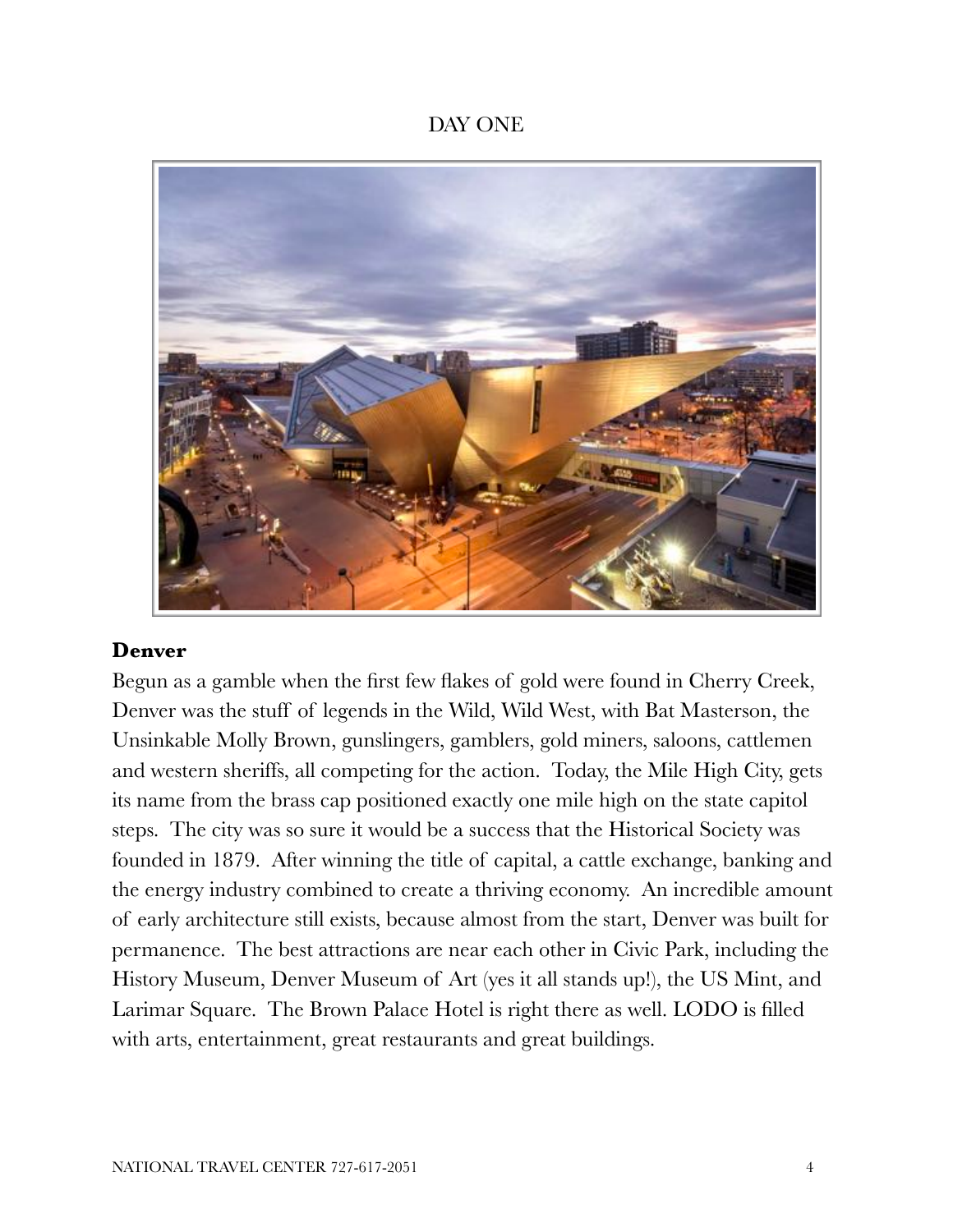# **16th Street Mall**

Introduce yourself to Denver on the 16th Street Mall, a great street for strolling. The mall is anchored on one end by Civic Park and the Colorado State Capitol and LODO on the other. There are 42 outdoor cafés along with shops, boutiques and the very Instagrammable D&F Tower, a two-thirds replica of the Campanile of St. Mark's in Venice that was the highest building west of the Mississippi when it was built in 1909.

16th Street between North Broadway and Commons Park

# **Colorado State Capitol Building**

Reach a "mile high" in Denver, on the steps of the Colorado State Capitol Building that stands at 5,280 feet above sea level and watch the sun setting behind the Rocky Mountains.

200 East Colfax Avenue, Denver, CO 80203, 303-866-2604, Building M-F 7:30AM-5PM, Tours M-F 10AM, 11AM, 1PM, 2PM Allow 1 Hour, Free

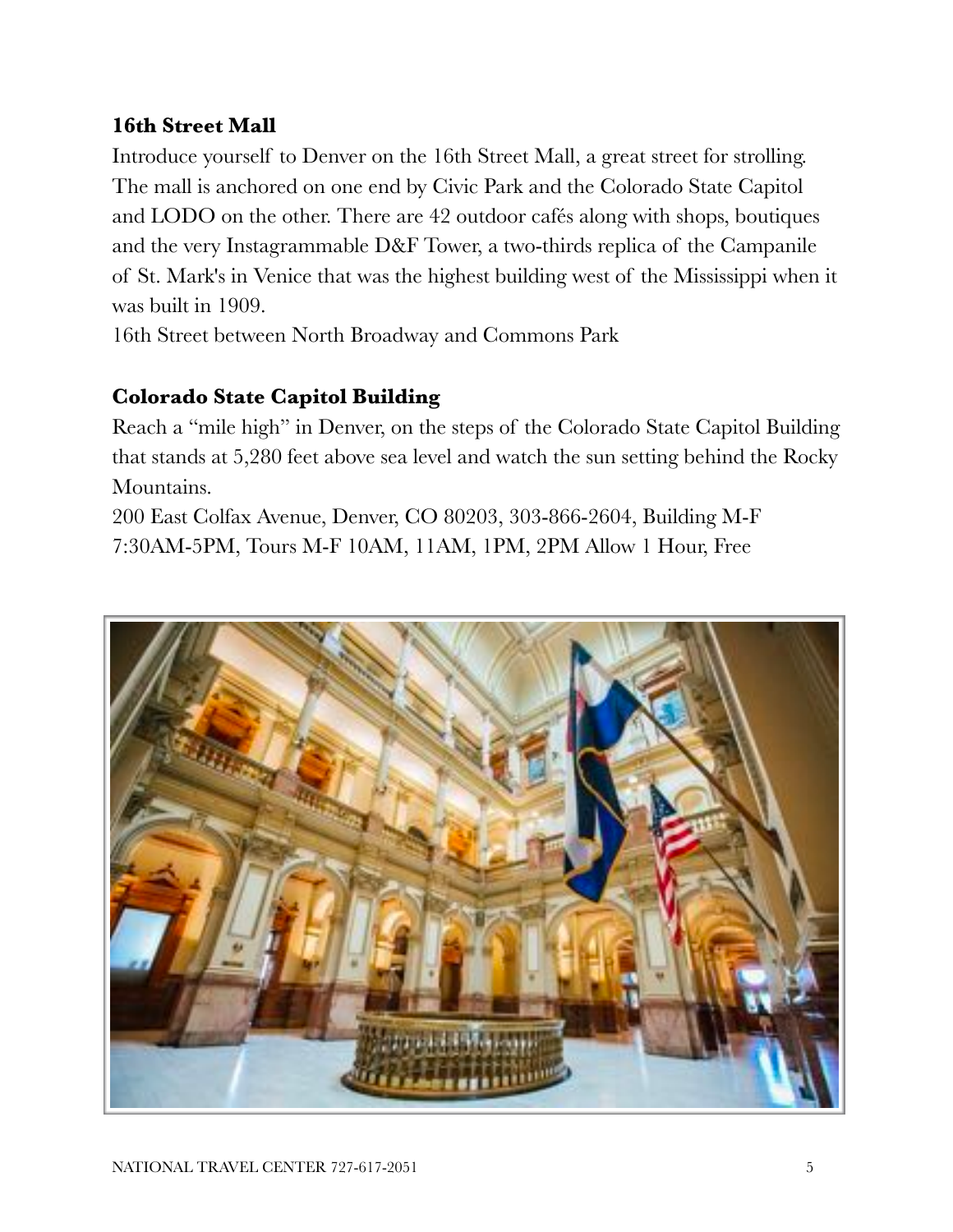# **History Colorado Center**

Four floors hosting fifteen exhibits displayed with intermingled artifacts, art and stories reveal the heritage of Colorado and the American West. Learn about such intriguing topics as Building Denver, the Borderlands of Southern Colorado, Liberated: America Fights for Democracy in World War II, and Brick and Soul. 1200 Broadway, Denver, CO 80203, 303-447-8679, Daily 10AM-5PM, Allow 2 Hours, Adults \$14.

# **Denver Art Museum**

Located in one of the most dynamic buildings in the world, the Denver Art Museum holds over 70,000 diverse works spanning from ancient times to today and countries and civilizations across the world. In addition to its famous building, the museum is particularly renowned for an extensive collection of Native American art, and the Petrie Institute of Western American Art. Dine at the Pinto restaurant during your visit.

100 West 14th Avenue, Denver, CO 80204, 720-865-5000, Daily 10AM-5PM, Allow at least 2 hours, Adults \$18.

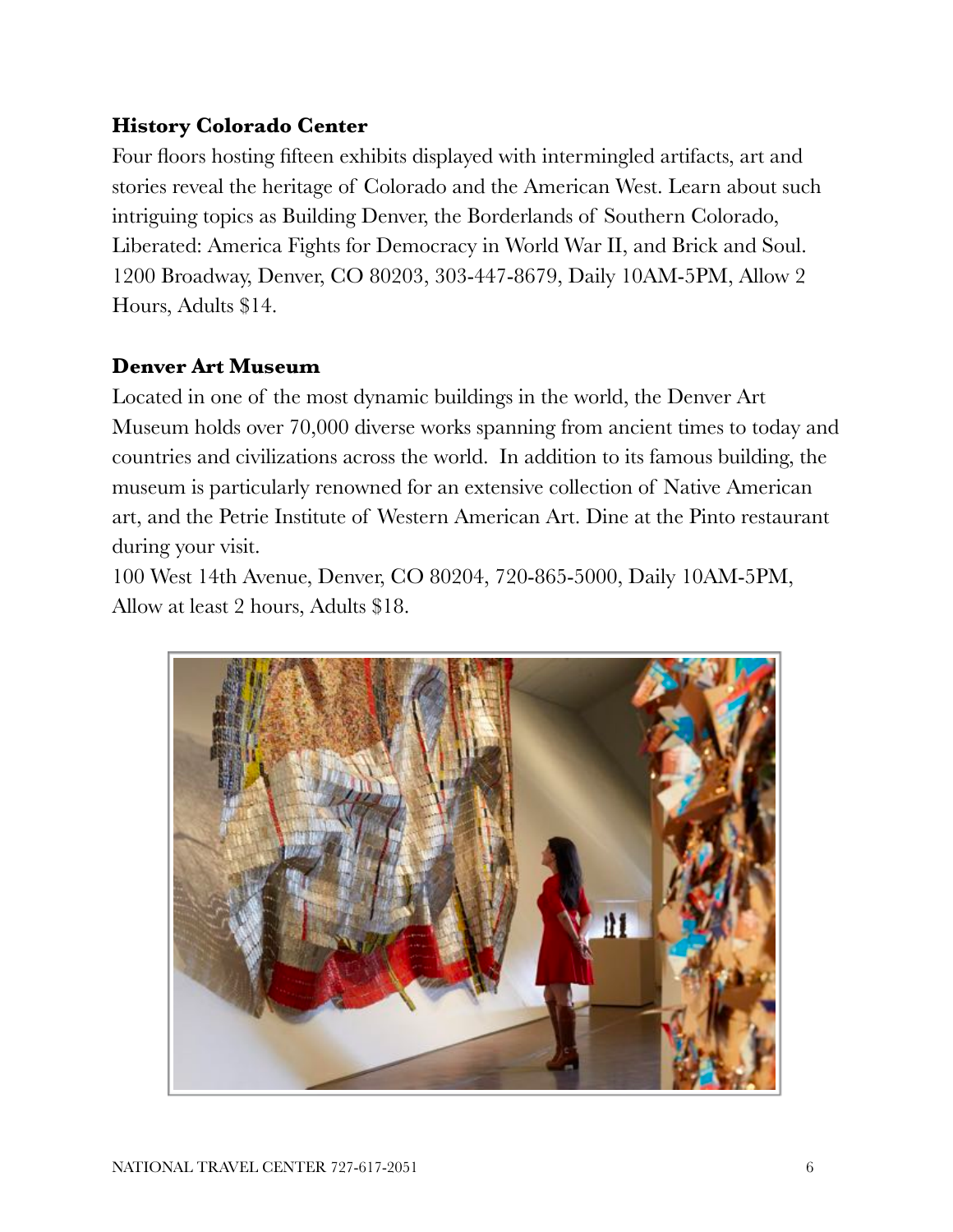# **LODO**

Explore 23 blocks of original Denver, dating from 1858, when gold was discovered at the confluence of the South Platte River and Cherry Creek. Within 20 years, Denver City had grown from a tiny cabin to 35,629 residents. A railroad spur from Denver to Cheyenne brought another boom, when thousands of additional workers from around the world arrive to work on the railroad. Today, Lower Downtown, affectionately referred to as LODO, hosts one of the finest remaining collections of late 19th century and early 20th century commercial buildings in the American West.

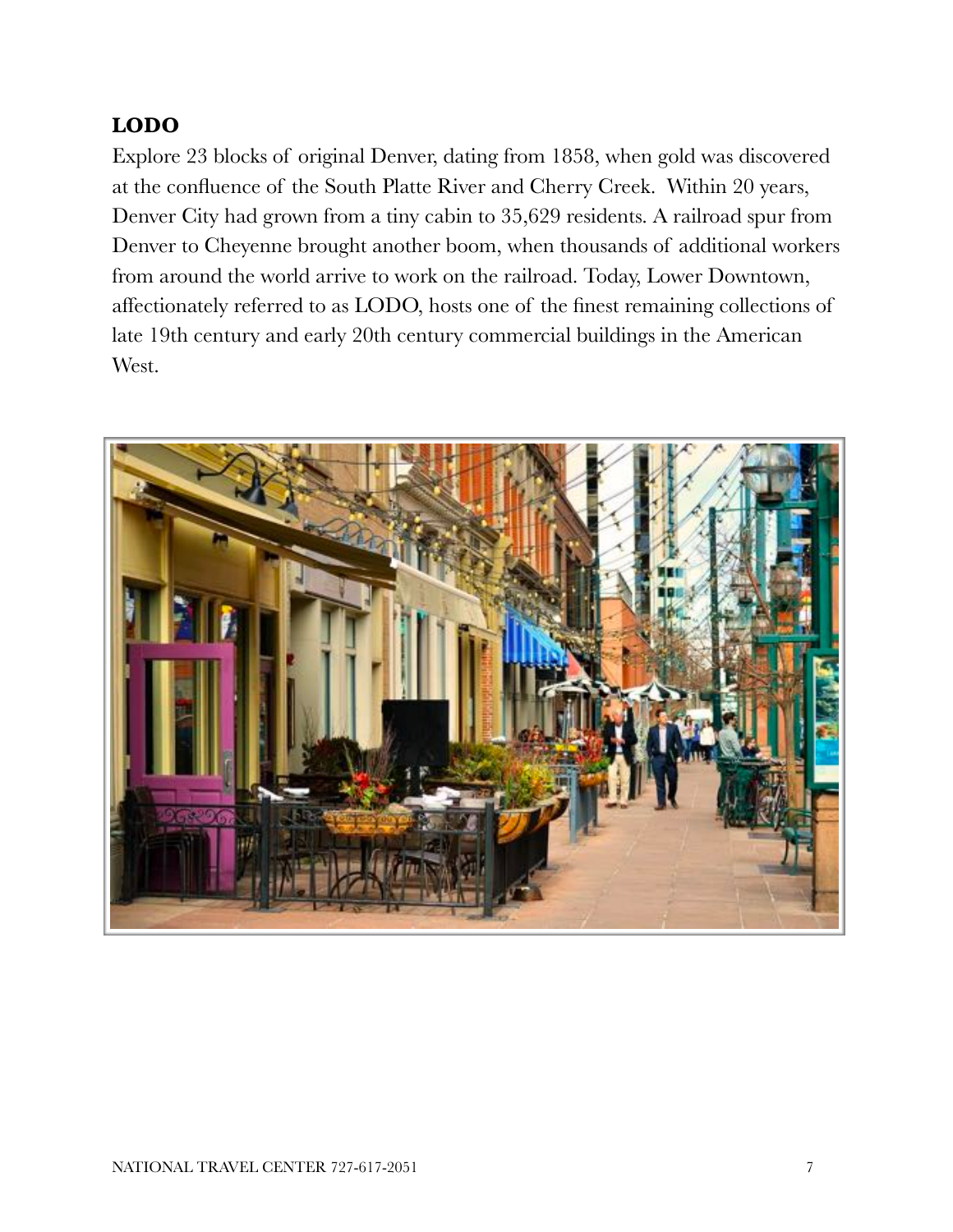

#### **Destination Distinctive Accommodations**

**Brown Palace Hotel** 321 17th Street, Denver, CO 80202, 303-297-3111 Henry Brown purchased several acres of land in downtown Denver in 1860, including a triangular plot at the corner of Broadway, Tremont and 17th Street, where he grazed his cow. He made a fortune selling the rest of his land on Capitol Hill and no expense was spared for his "Palace Hotel" built where the cow once grazed.

#### **Destination Distinctive Dining**

**Corinne** 1455 California Street, Denver, CO 80202, 720-996-1555 Considered the best restaurant in Denver. Located in the Le Meridien Hotel **Tables** 2267 Kearney Street, Denver, CO 80207, 303-388-0299

#### **Destination Distinctive Retail**

Visit the Santa Fe Arts District, 525 Santa Fe Drive, and the collection of fine art galleries including 701 Gallery, Walker Fine Art, Gallery 1505 and the Great Western Art Gallery.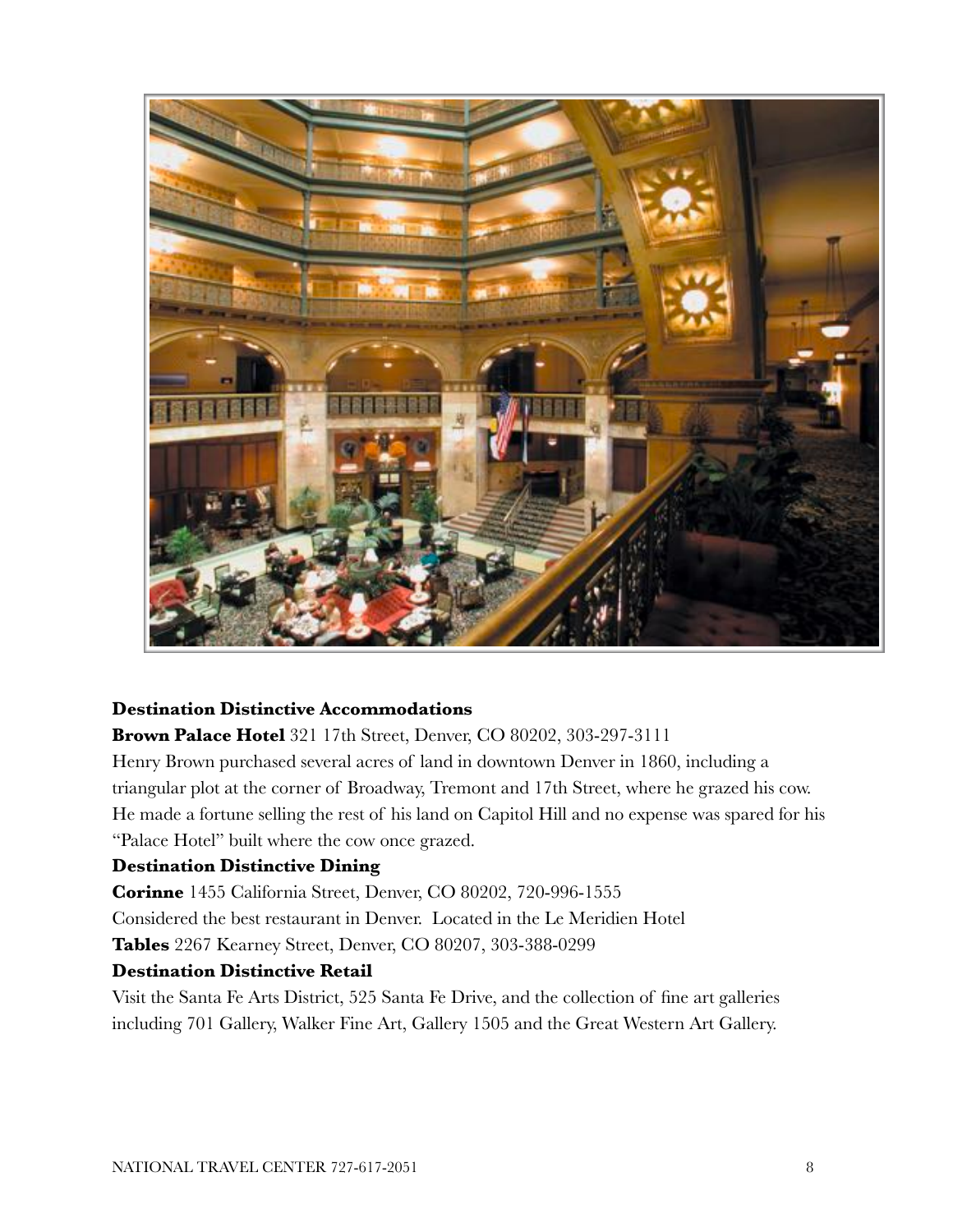# DAY TWO



# **Golden**

Golden, which hit the map when a small amount of gold was discovered in Clear Creek, quickly became an important supply depot for miners and farmers and a shipping point for coal and industrial clay found in the area. The town served as the Territorial Capital from 1862 to 1867.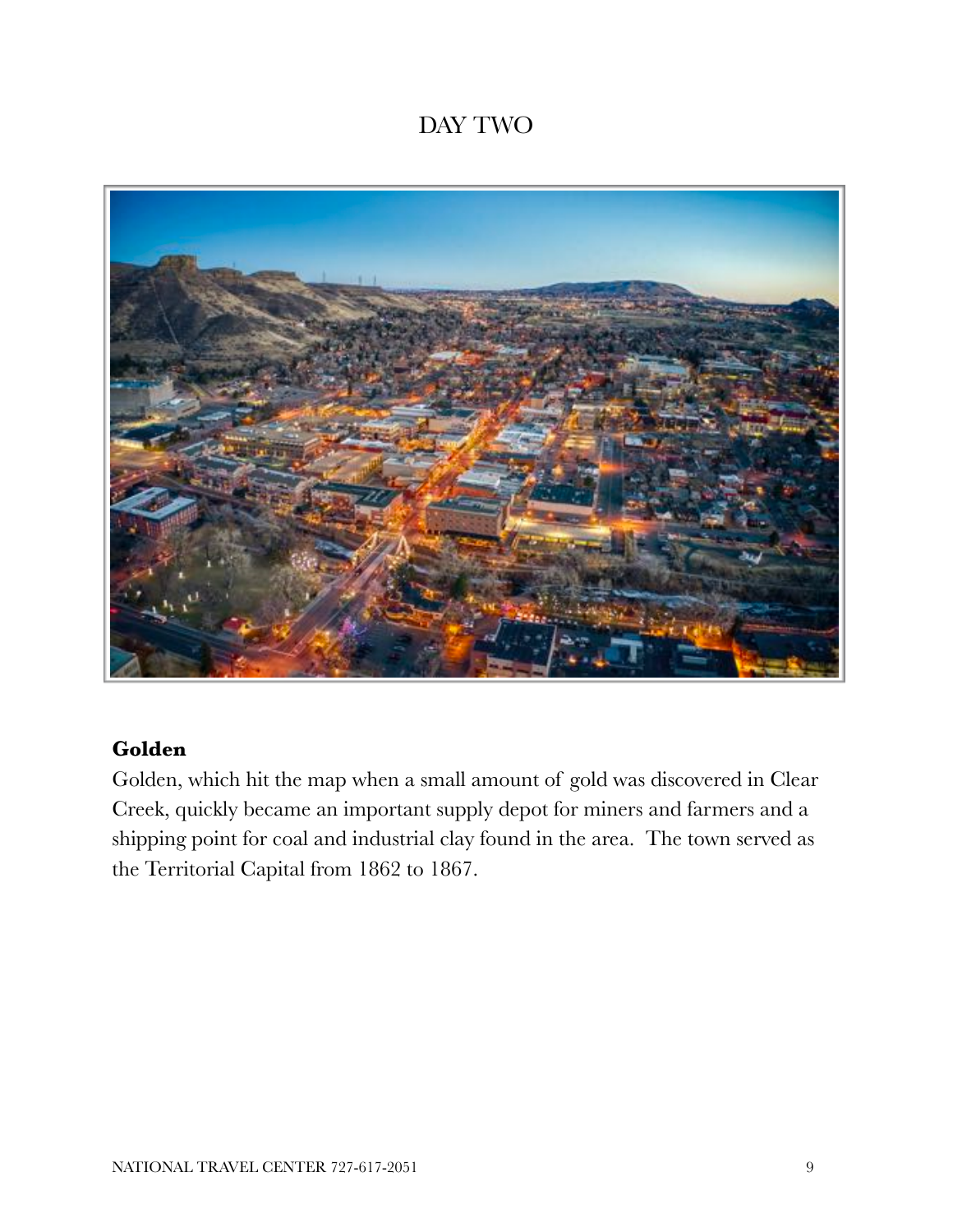

# **Clear Creek Canyon Drive**

Enjoy the drive through Clear Creek Canyon, one of the narrowest, steepest and most dramatic canyons in Colorado. If hiking is an order, stop at the Mayhem Gulch Trailhead, 12 miles west of Golden, and take the Peaks to Plains Trail. At the junction of Highway 119, you have the option to go north to Black Hawk, the largest gambling center in Colorado, or to Central City, once the "richest place on earth" when it was the largest gold rush boom town in Colorado in the 1870's. Above town, historic graveyards, old mines, and ghost towns are remnants of the past. Southwest of Central City, look for signs for the Virginia Canyon Road, known as the "Oh My God Road." Legend has it the name came from stagecoach passengers looking down at the sheer drop offs and moaning, "Oh My God!" Go slow, pause on the narrow turns, and follow the signs for Idaho Springs, another old gold mining town. From there, you can take I-70 to return to Golden or go back through Clear Creek Canyon, viewing the dramatic rock formations from a different direction.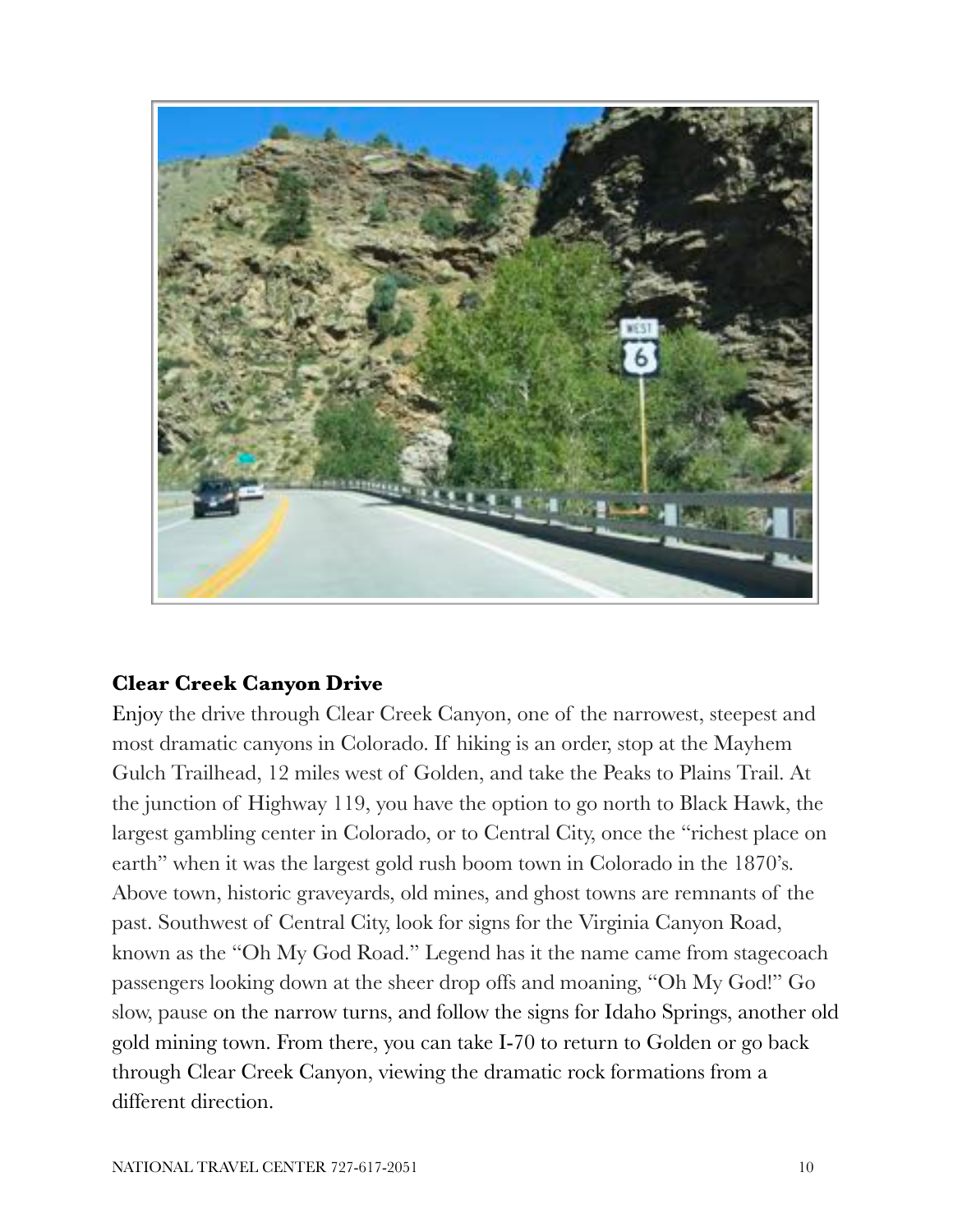# **Golden Historic Districts/Golden History Tour**

During the years Golden served as the Territorial Capital, a remarkable historic district and eight historic neighborhoods were built up. A self-guided Golden History Walking Tour takes you past these fascinating locations, ranging from cobblestone streets and territorial capital buildings to wild west saloons and high style residential areas. To walk with a guide, sign up for the Wild West Walking Tour at the Visitor Center. Tour begins at 718 12th Street

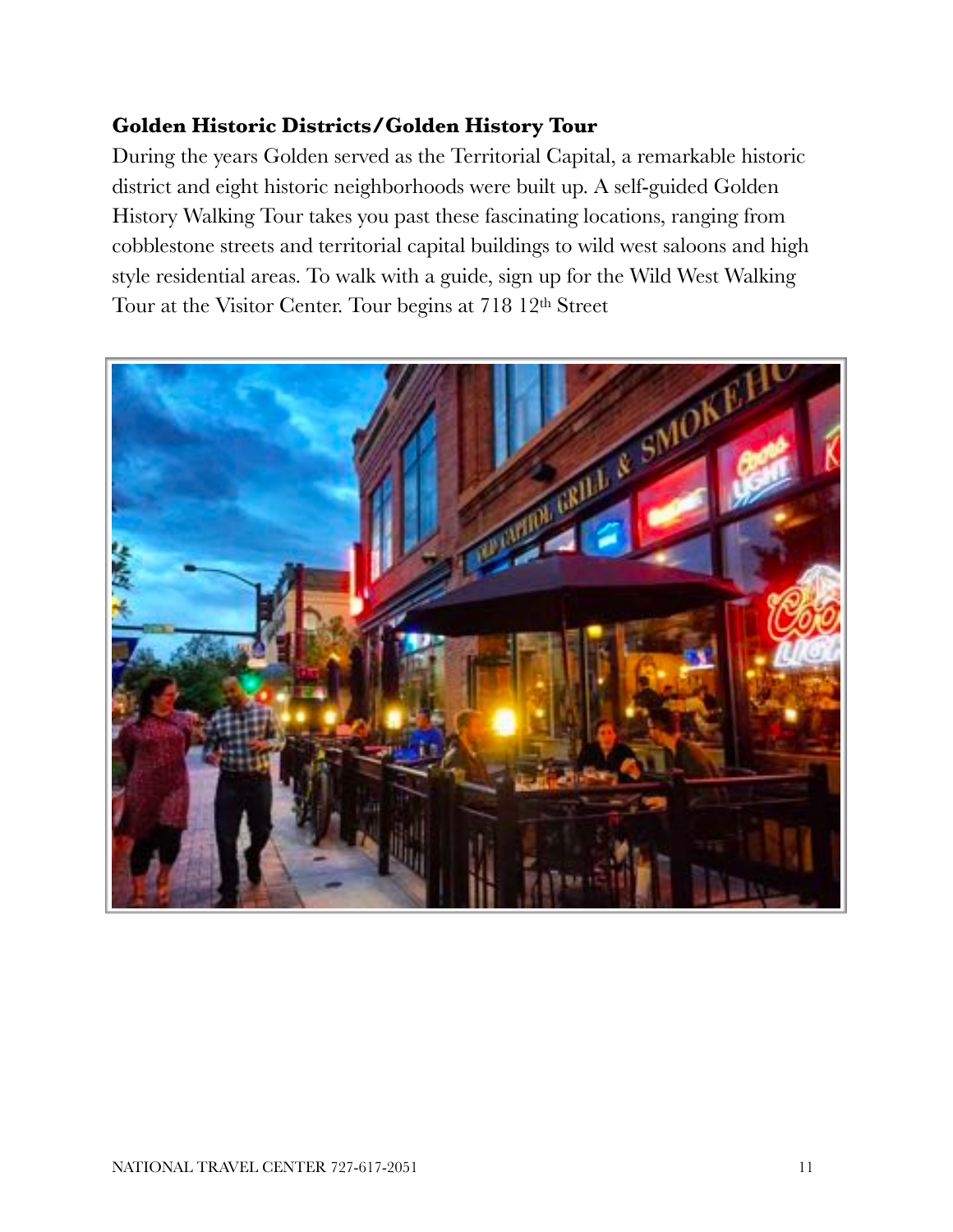

#### **Destination Distinctive Accommodations**

**The Dove Inn** 711 14th Street Golden, CO 80401 720-608-1714

Now a chic boutique hotel, The Dove Inn began life as an 1866 Victorian residence. All 10 stylish unique rooms include luxurious baths, Wi-Fi, and craft coffee beans from local roasters. Breakfast made from locally sourced ingredients is delivered continental style. As the owners say, the Inn is an old soul with a new look and impeccable service delivered from behind the scenes.

#### **Destination Distinctive Dining**

**Old Capitol Grill and Smokehouse** 1122 Washington Avenue Golden, CO 80401 303-279-6390 Built in 1863, Colorado's territorial legislature met in the building that now houses the Old Capitol Grill and Smokehouse, offering classic American fare with some unique twists.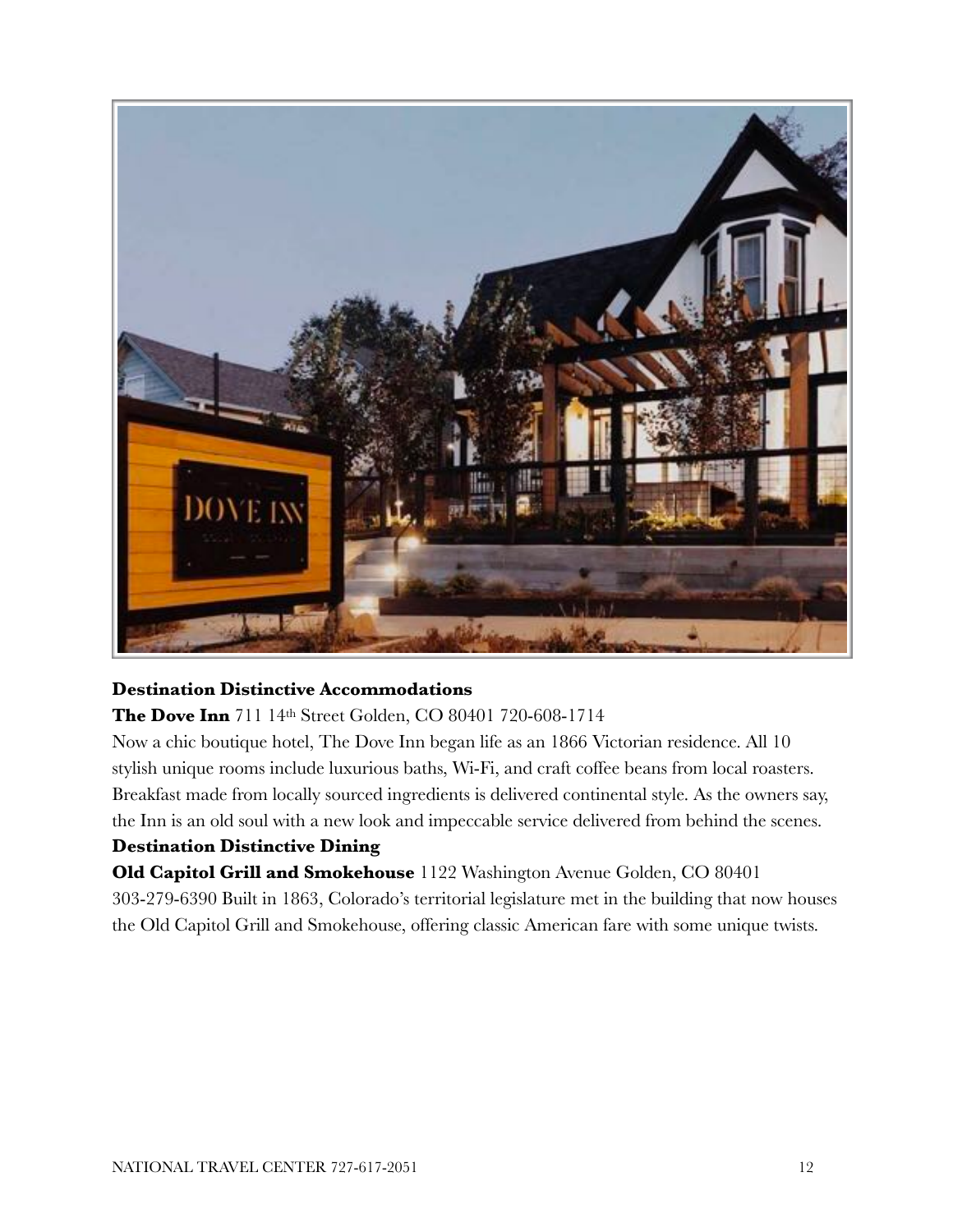# DAY THREE

![](_page_12_Picture_1.jpeg)

## **Boettcher Mansion**

Overlooking Denver with commanding views, the Boettcher Mansion, built in 1917, began as Lorraine Lodge, the secluded mountaintop retreat of Charles Boettcher. Separated from his wife at age 66 after making a fortune in hardware, cement, sugar beets and cattle, he relaxed here for the next 30 years. The family rooms include a cathedral-beamed living room flanked by a dining room and sitting porch and a downstairs master bedroom suite.

900 Colorado Road, Golden, CO 80401 720-497-7630 M-F 8AM-4PM, Allow 1 hour for history tour, Adults \$5

## **Coors Brewery Tour**

No one should visit Golden without touring the Coors Brewery, the largest singlesite brewery in the world, still standing where Adolph Coors set up shop in 1873. A 30-minute tour takes you through the brewing process, malting, and packaging. At the end enjoy sampling the great beer.

13th Street and Ford Street, Golden, CO 80401 866-812-2337 Th-M 10AM-4PM, Sunday Noon-4PM, 30 minute tour, Adults \$10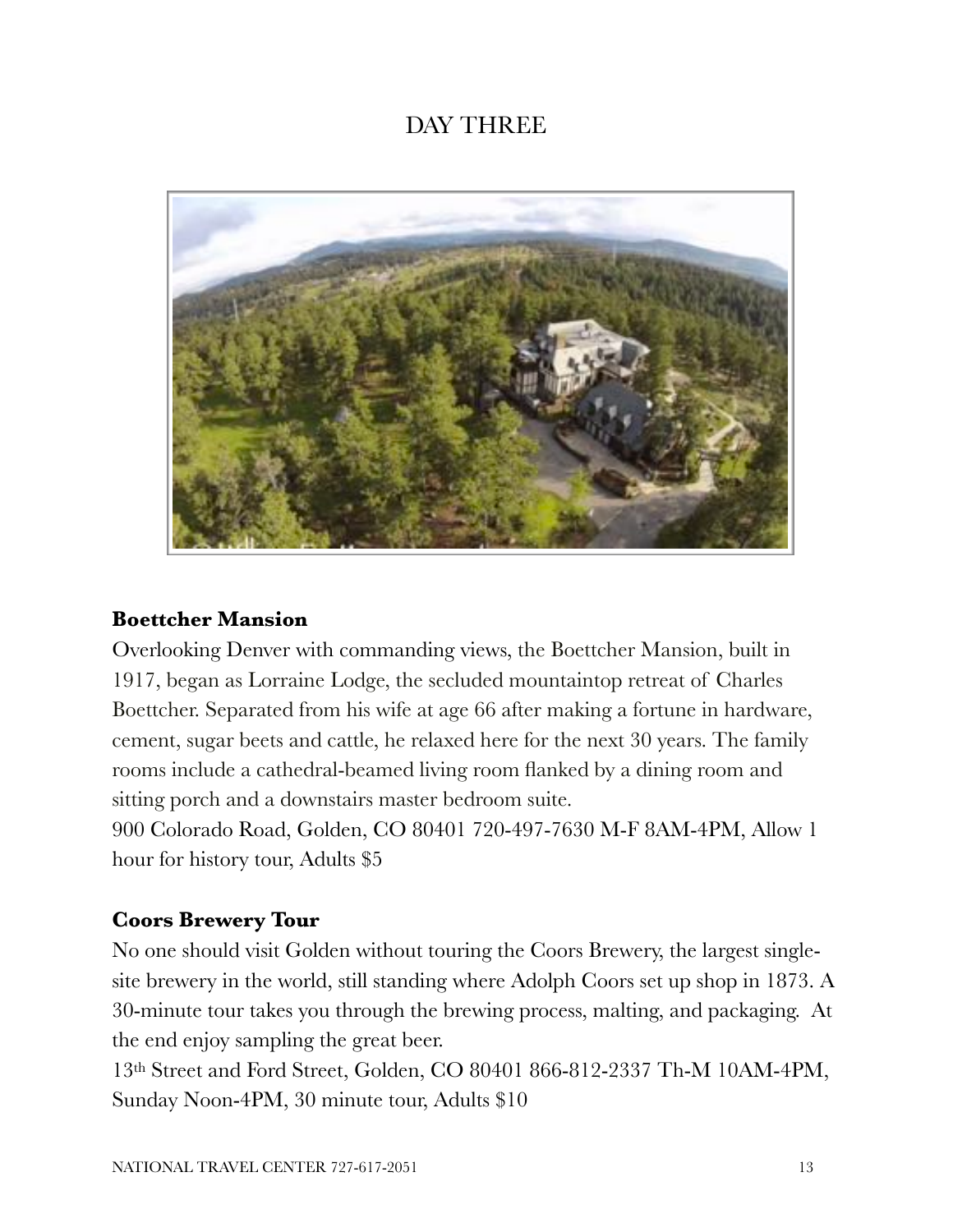# **Buffalo Bill Museum and Grave**

Even though Buffalo Bill is best known for his Wild West Show in Wyoming, it was his request to be buried on top of Lookout Mountain. His funeral in 1917 was the largest in Colorado history. Exhibits cover Buffalo Bill's entire life.

987 ½ Lookout Mountain Road, Golden, CO 80401 720-865-2160 Daily 9AM - 5PM, Allow 1 hour, Adults \$5

![](_page_13_Picture_3.jpeg)

#### **Destination Distinctive Dining**

**Indulge Bistro and Wine Bar**1299 Washington Avenue Golden, CO 80401 303-277-9991 Offering fresh foods like fantastic hand cut steaks, chicken, pork, fish, vegetables, fruits, bread, as well as wine and pre-mixed cocktails.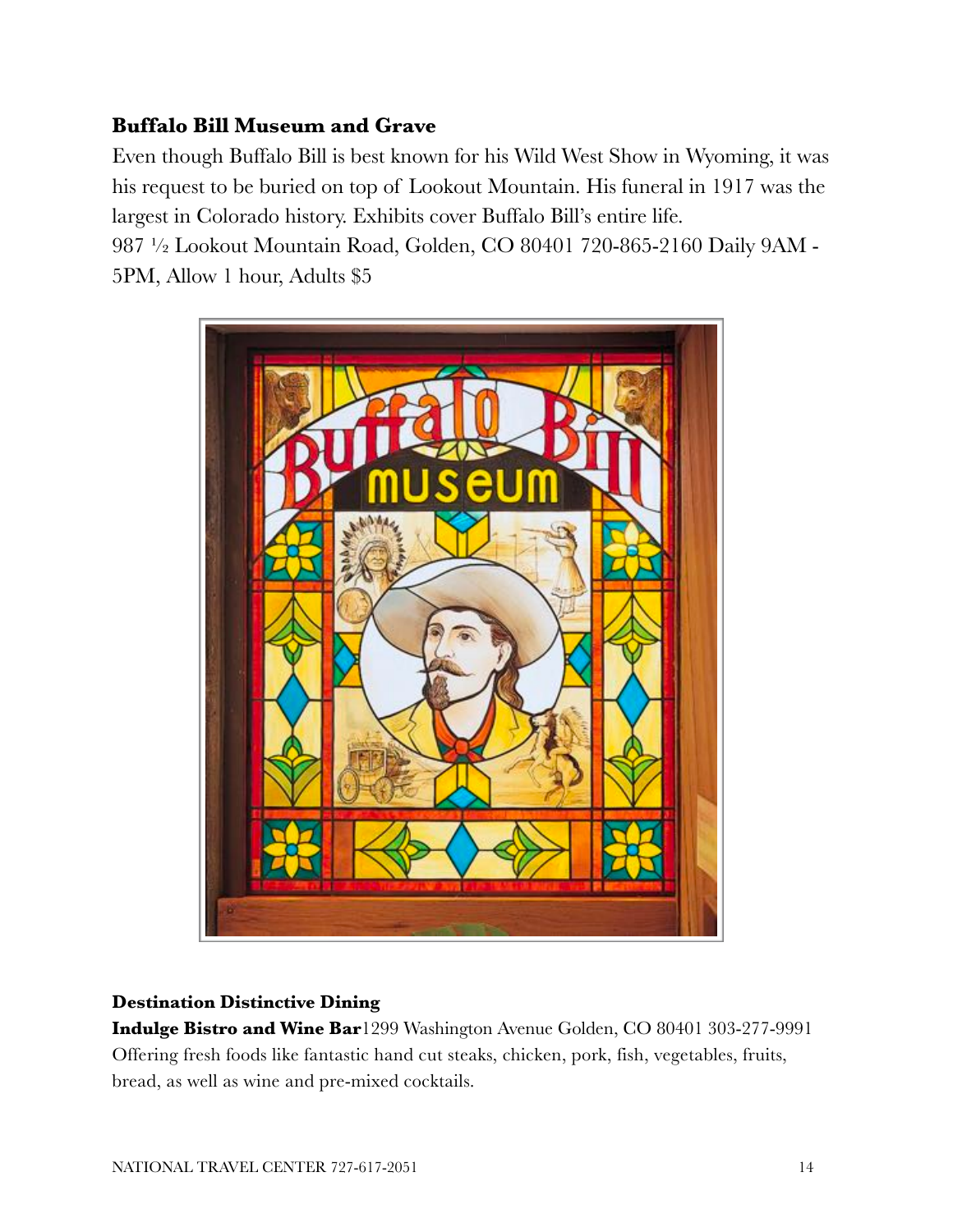# DAY FOUR

# **Evergreen**

Unlike so many other Colorado towns found by miners, Evergreen was founded by a group of families who came to ranch. Gradually, residents from Denver came "up the hill," to build summer camps and hunting cabins. Evergreen Lake was created in 1928. Today, downtown's walkable "Heart of Evergreen" is still a community center where city dwellers can enjoy a day in the mountains. The historic district bordered by a pink cliff wall and rapidly flowing Bear Creek, parallels a street lined with arts and crafts, bistros, coffee shops, boutiques, live music, and dining.

# **Hiwan Museum**

Originally Camp Neosho, Hiwan was the home of Mary Neosho Williams, who hired a Scottish carpenter to convert a simple log structure into a 25- room log lodge in 1942. Before that, overnight guests stayed on the lawn in tents equipped with wood floors, stoves, and double canvas walls. When she passed, the house was sold to a Tulsa oilman whose wife renamed it after his cattle. 28473 Meadow Drive, Evergreen, CO 80439 720-497-7650 Tu-Sun Noon-4PM, 30 minute tour, Free

![](_page_14_Picture_5.jpeg)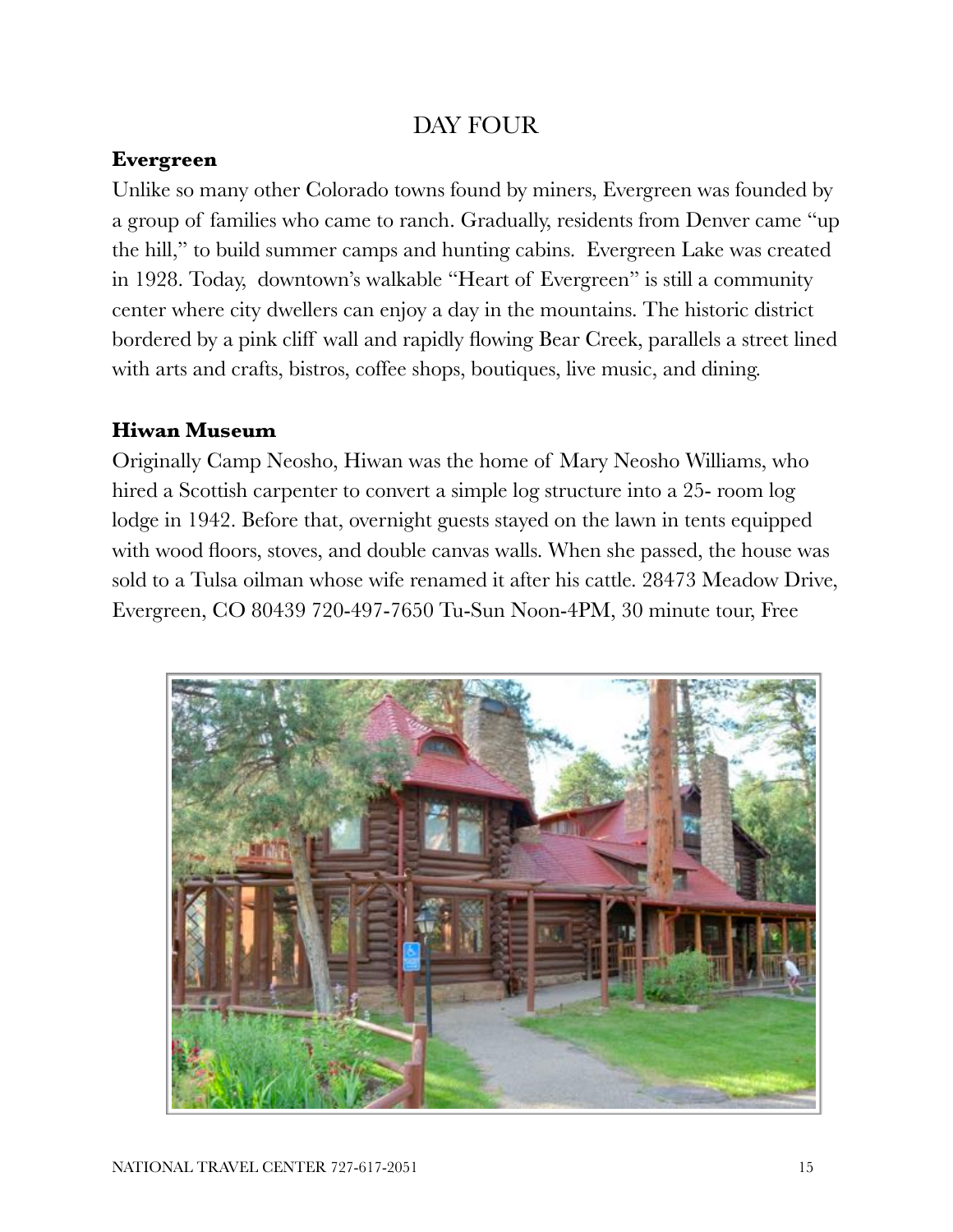# **Humphrey History Park and Museum**

To meet Denver's growing demand for lumber, John Clarke established Kinnikinnick Ranch in 1878 with a small cabin that is now the oldest part of the house. Lee Humphrey bought the ranch in 1921 when he became head of the copy desk at the Rocky Mountain News. Well known as Denver's first commuter, he drove a Model T named Mary Ann for two and a half hours daily to work. When he passed, the Rocky Mountain News estimated that he had driven over a half a million miles to spend each evening with his family. 620 Soda Creek Road, Evergreen, CO 80439 303-674-5429 Tuesday-Saturday 10AM-2PM, Guided tours 10:30AM, 11:30AM, 1PM, Allow 1 hour, Adults \$7

# **Buffalo Herd Overlook**

Genessee (shining valley), Denver's largest mountain park is the perfect background for Denver's buffalo herd, descendants of bison from Yellowstone National Park. They can usually be seen from both sides of the road, using their own tunnel under I-70. 26771 Genesee Lane, Golden, CO 80401 720-865-0891

# **Morrison**

The town of Morrison was founded when the narrow-gauge Denver and South Park Railroad was constructed from the Platte River to Mount Morrison. Incorporated in 1872 by the Morrison Stone, Lime and Town Company, it became the stopping place for miners headed for South Park. Evergreen to Morrison - 10 miles

## **Destination Distinctive Dining**

**Twin Forks Tavern** 19423 North Turkey Creek Road Morrison, CO 80465 720-536-4191 Offering farm fresh ingredients coupled with flights of wine and cocktails in an elegant dining room.